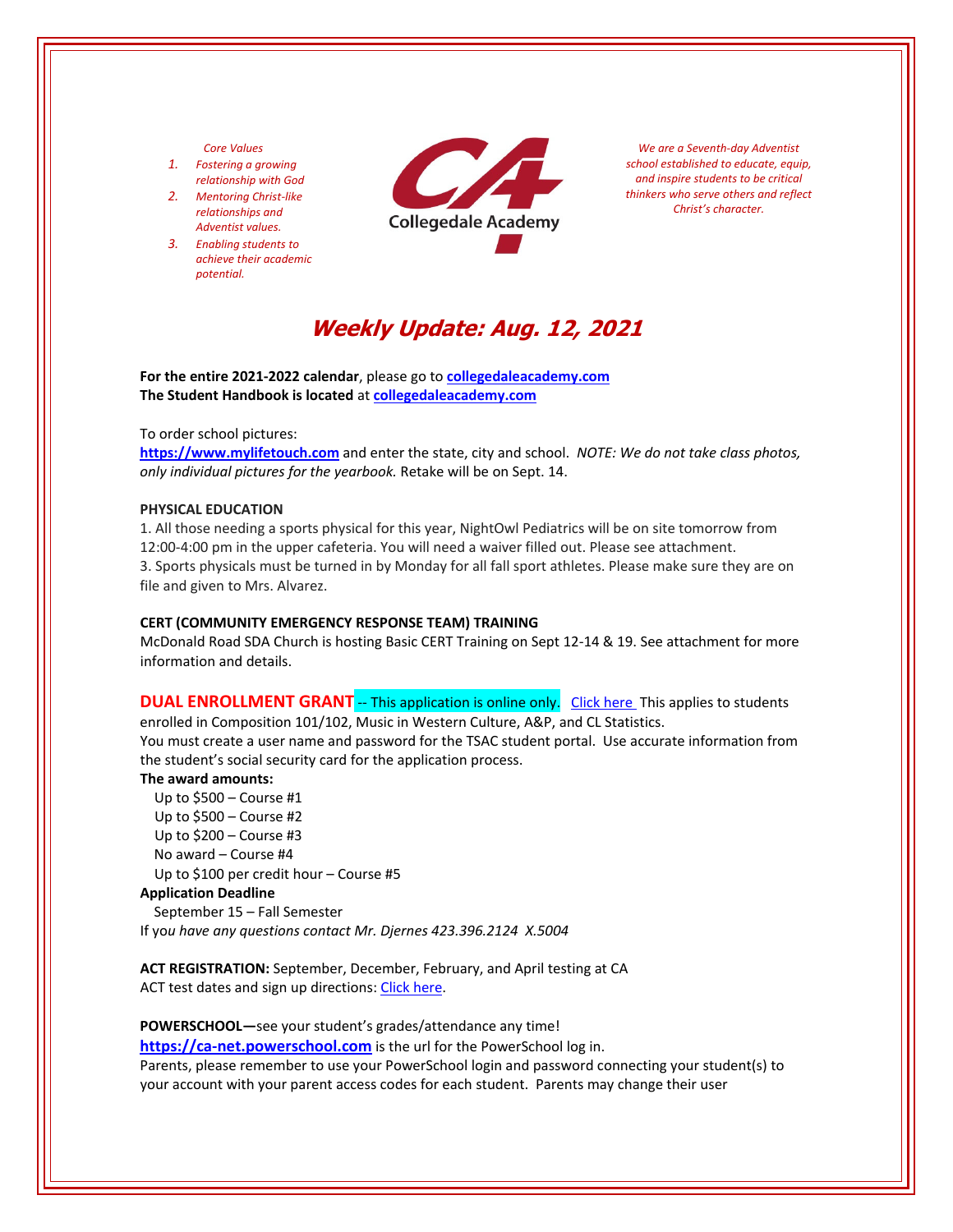names/passwords. Under email notifications, you select how often you wish to receive email notifications and how detailed the grade and attendance reports will be.

## **Power School Instructions on How to Add a Sibling**

Log on to your account Click on Account Preferences (left side column at the bottom) Click on the 'Student' Tab Click on 'Add' (Right side) Type in the student's name, access ID, access password, and choose the relationship (This information was sent in a letter previously) Click 'OK' Your child's name should show up on the top with your other child Please let us know if you need help.  $\circled{c}$ 

#### **LUNCH MENU:**

- Mondays/Freshmen: Chick Patty & Grillers
- Tuesdays/Juniors: Haystacks
- Wednesdays/Sophomores: Special K Loaf
- Thursdays/Seniors: Baked Ziti
- Fridays/CA Organizations: Pizza by the slice or box, Students wanting to reserve a lunch for the day. Please Mr. Baldwin to pick up a ticket.

## **JOIN THE CA (HIGH) PRAYING PARENTS**

Our community believes in the power of prayer and specifically takes time out each week to collectively pray for the students at Collegedale Academy. All parents are encouraged to come and pray for the high school students each week on Thursdays starting at 8am. Currently the group is meeting in the courtyard on the backside of the high school's administration building. For more information, please contact the group's volunteer leader Ingrid Moon ‐ 719‐480‐2146.

## **CA Pullovers and CA Jackets are available to order**

We will be placing an order for CA pullovers and CA jackets. The deadline is **Aug 18, 2021.**  Please complete the attached order form and submit it with payment to your building office manager or to CA's business office. We expect this order to arrive for the students in early to mid‐Sept 2021.

In addition to the attached order form, order forms are available at the front office or can be accessed on the link below where more information is given regarding CA outerwear ‐ www.collegedaleacademy.com/student‐life/uniforms/ (Under the CA Jacket and Outerwear section, click on the item you wish to order).

Please note this ordering process and product is different from the Spirit Store options, which is also currently open – collegedaleacademy.com > (scroll down to) Highlights on the home page.

# **AM TRAFFIC**

If using the front entrance to drop off your student, please pull forward toward the side parking lot. If you stop near the Science/Tech building, traffic can often back up into the street blocking everyone. Thanks for your cooperation!

## **CLASS SCHEDULE CHANGES**

These may be made only through August with no indication on transcript.

## **VEHICLE REGISTRATION**

Student drivers should register their vehicles this year. Students must see Mr. Crawford.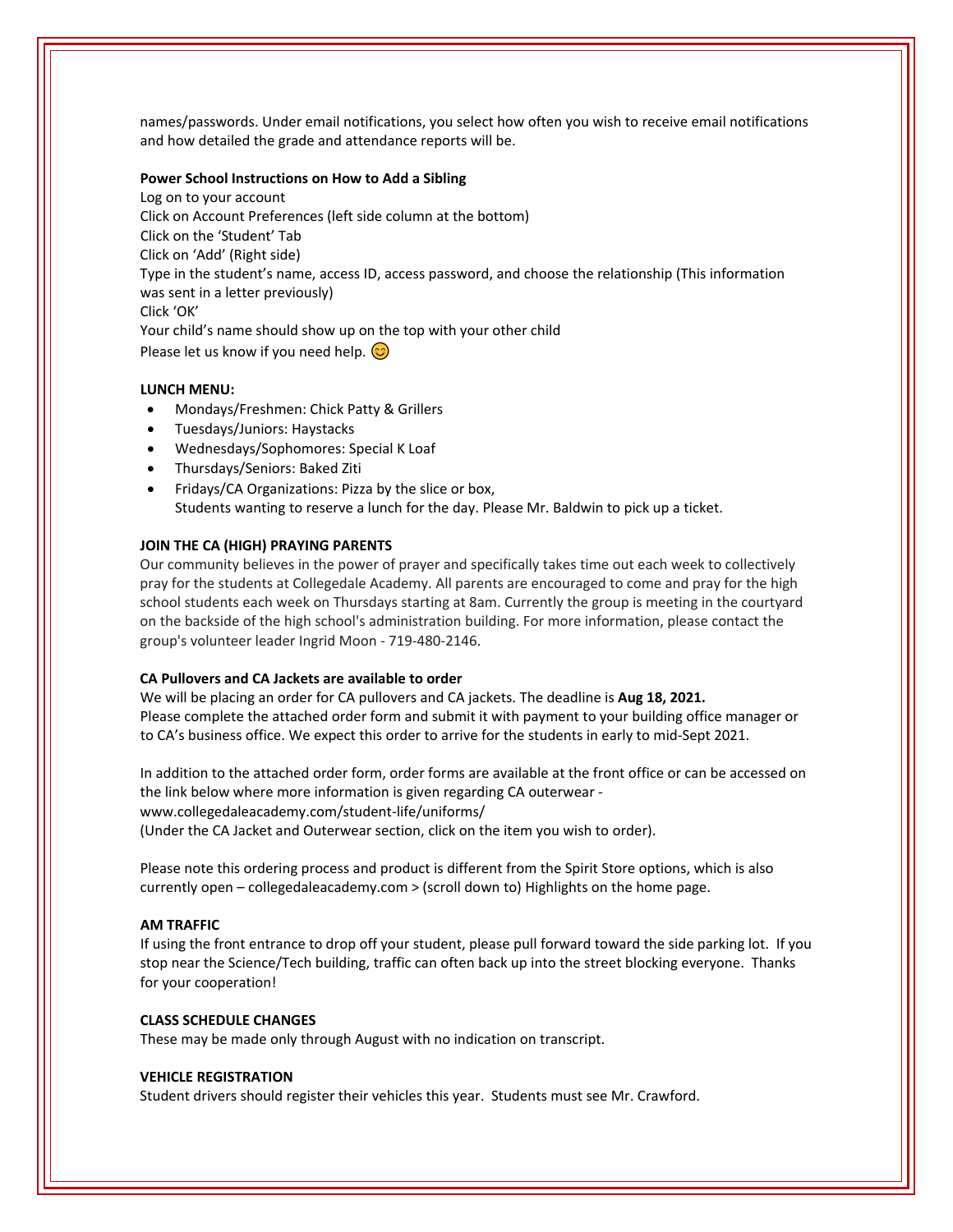*HELPFUL LINKS: many are found under "Forms & Information" in the high school section.*

- **1.** Bell Schedule
- **2.** Faculty Contact List: names, emails, what they teach/do. Click here
- **3.** 2021‐2022 calendar, go to [collegedaleacademy.com](https://www.collegedaleacademy.com/calendars/)
- **4.** The Student Handbook is located at collegedaleacademy.com
- **5.** The *Echolier*: [caecholier.com](https://caecholier.com/)
- **6.** CA Library: CA HS [library](https://southernuniongcc.mlasolutions.com/m5/catalog/(S(xrouqaihtgq1pinq0tsbms5i))/default.aspx?installation=CDA) site
- **7.** Academic Excellence Policy: Click [Here](https://www.collegedaleacademy.com/wp-content/uploads/2018/08/Academic-Excellence-Policy.pdf)
- **8.** ACT test dates: Practice for the ACT via CA Library site. Test is offered Sept., Dec., and April each year. Link: Click [Here](https://www.act.org/)
- **9.** College Admissions and HOPE Scholarship requirements click [here](https://www.collegedaleacademy.com/wp-content/uploads/2019/08/TSAC-Scholarship-Info.pdf)
- 10. Hope Scholarship (TSAC) Link: Click [here](https://www.tn.gov/collegepays/money-for-college/tn-education-lottery-programs/tennessee-hope-scholarship.html)
- **11.** TNPromise (TSAC) Link: Click [Here](https://www.tn.gov/tnpromise.html)
- 12. Pre-Arranged Absence Form click [here](https://www.collegedaleacademy.com/wp-content/uploads/2016/11/Class-Absence-Request-Form-May-2017.pdf)
- **13.** Rescheduling Exams: please refer to page 30 of the Student Handbook
- **14.** Community Service (suspended until further notice)
- **15.** Leadership Team Petition Form: for organizational and individual requests [here](https://www.collegedaleacademy.com/wp-content/uploads/2019/08/Leadership-Petition-SSch.pdf)
- **16.** Transcript Release: send a C.A. transcript to another location. Click [here](https://www.collegedaleacademy.com/wp-content/uploads/2016/12/transcriptrelease2014.pdf)
- **17.** Field Trip/Activity Permission Form. Click [here](https://www.collegedaleacademy.com/wp-content/uploads/2018/08/Field-Trip-form.pdf)
- **18.** New Drivers: please see the Student Handbook for attendance paperwork required for Learners' Permits.
- 19. Student Accident Insurance Policy click [here.](https://adventistrisk.org/en-us/insurance/nad/k-12-student-accident)

# **Georgia Cumberland Conference Recommended Policy Regarding Students with Allergies:**

It is the goal of schools in the Georgia‐Cumberland Conference to provide a safe environment for all students. However, it is not feasible to guarantee that students with allergies will not be exposed to potential allergens within the school environment. This includes food allergens such as wheat, soybeans, dairy products, and peanuts. Therefore, it becomes the responsibility of the parents and students with allergies to assist the school in developing procedures to minimize potential exposure and to determine the appropriate course of action should an allergic reaction take place. The school faculty will attempt to assist the student and parents in following the plan as outlined to minimize potential exposure to allergens. However, parents and students must recognize that the school cannot control every scenario that might result in such an exposure. Thus, it is extremely important to have procedures in place in the event of an allergic reaction.

# **UPCOMING ACTIVITIES**

Aug. 13, CA ‐ All School Chapel Aug. 13, SA Vespers @7pm, Upper Room Aug. 16, CA VB vs Red Banks Aug. 17, CA VB vs GCA Aug. 18, Jazz Band concert @ Cambridge Aug. 19, CA VB vs Berean Aug. 20, Freshmen Class Vespers @5:30pm, Mrs. Andersen Aug. 20, NHS Induction @6pm, Chapel Aug. 20 Senior Vespers @8pm, Upper Room Aug. 21, Strings Performance Aug. 23 ‐ Aug. 27, Week of Prayer Aug. 24, Golf vs SBA Aug. 24, CA VB @Boyd Aug. 28, Choir Performance Aug. 28, Class Softball Games Aug. 30, CA VB @Hixson